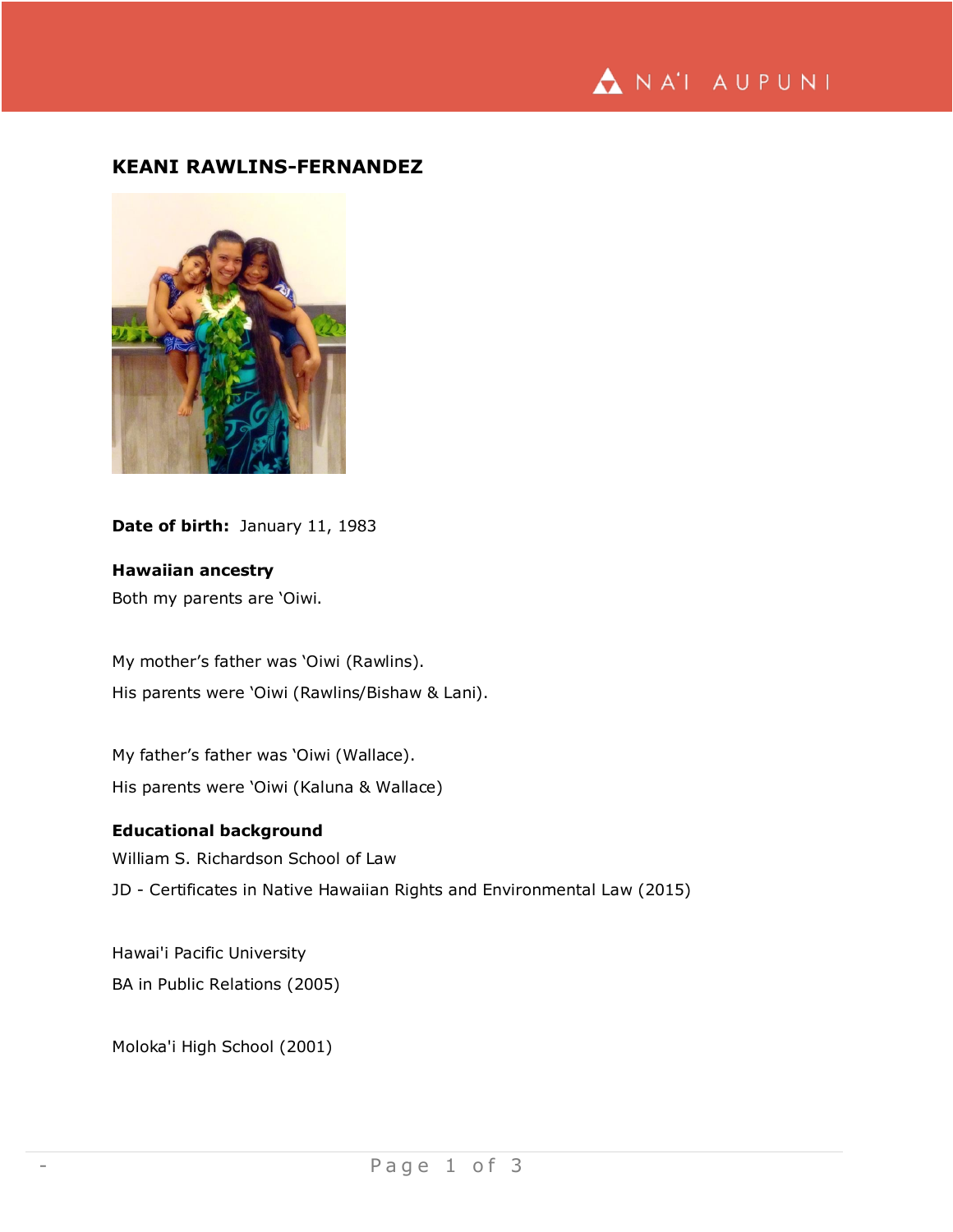# NA'I AUPUNI

#### **Employment history**

UH MĀNOA-KA HULI AO

Research Assistant-Malia Akutagawa, Esq.

Rep. Keohokalole, House District 48 Extern

UH MĀNOA-OFFICE OF CIVIL RIGHTS

Grad. Assistant

Native Hawaiian Legal Corporation

Extern

## **Criminal record**

N/A

### **Personal statement**

Aloha mai kakou. My name is Keani. I was born and raised on Moloka'i and currently live on O'ahu, where my husband and I raise our two keiki.

When I consider participating in this monumental opportunity before our Lāhui, I think about my kuleana to my keiki.

I think about what I want them to learn, the kind of kanaka I hope they will become.

I think about what my actions teach them, the image they will have of their mother, and thereby, of themselves.

I think about the world I want them to grow up in and how important it is that I take an active role in shaping it.

I want them to have faith in the power of our Lāhui, that together, we will see the future we all dream of come to fruition.

I want them to recognize the value in each person, those who have passed, those standing before us, and those soon to come.